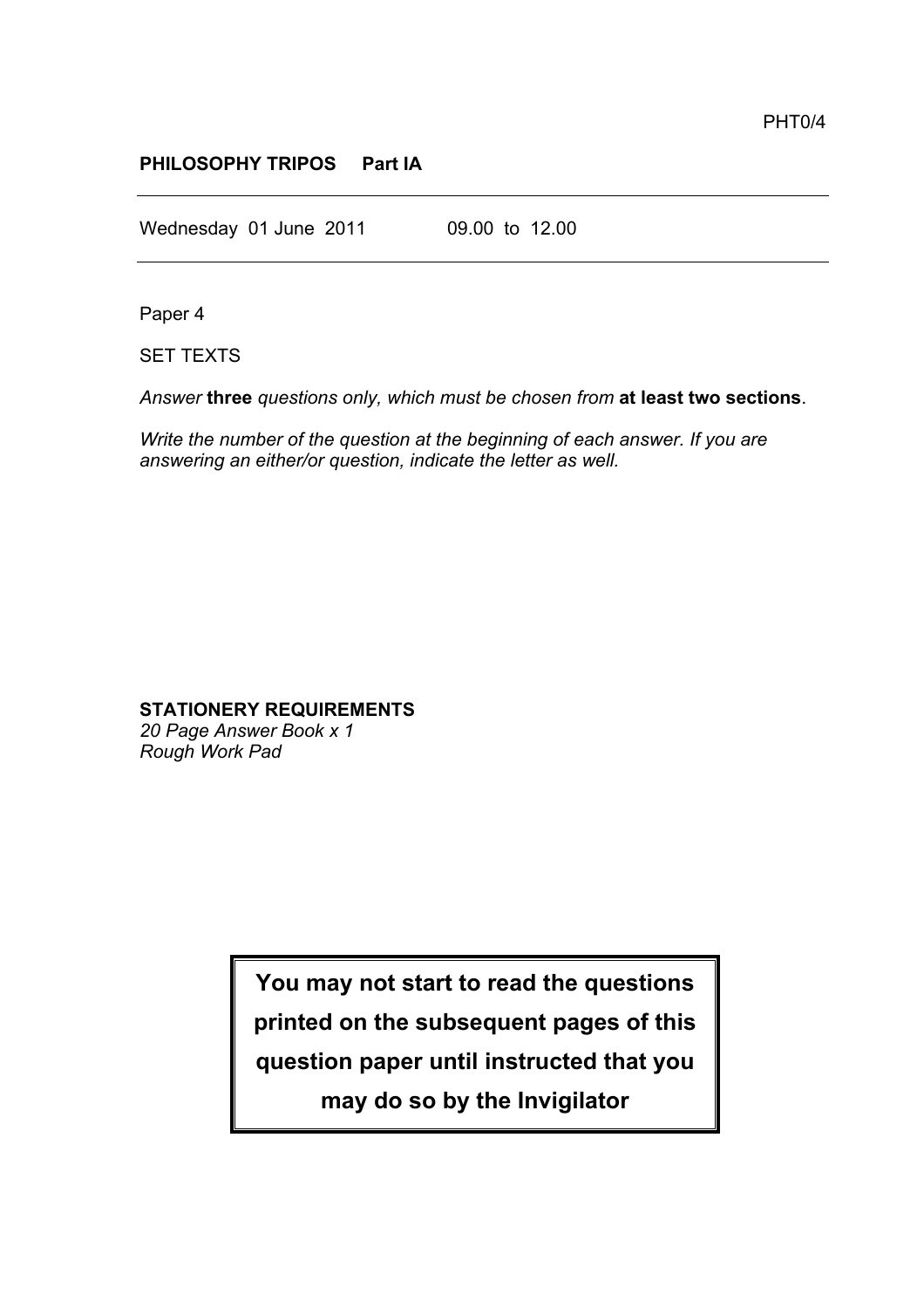SECTION A Plato, *Meno*

- 1 If virtue is knowledge and Socrates claims to know nothing, he cannot be a teacher of virtue. **Discuss**
- 2 Does the slave boy learn geometry without being taught?
- 3 If Meno's paradox is not a paradox, what is it?
- 4 Has Socrates proved that the soul existed before birth?

SECTION B Hume, *Dialogues Concerning Natural Religion*

- 5 'But allowing that we were to take the operations of one part of nature upon another for the foundation of our judgment concerning the whole (which can never be admitted) …' (part II) Why not?
- 6 'None but we mystics, as you are pleased to call us, can account for this strange mixture of phenomena.' (part X) Why?
- 7 Why do none of the words 'atheist', 'agnostic', or 'deist' quite fit Philo?
- 8 At the end does Pamphilius award victory to the right participant in the *Dialogues*?

SECTION C Mill, *On Liberty* and *The Subjection of Women*

- 9 'Mill's distinction between self- and other-regarding actions fails since there is no such thing as a purely self-regarding action.' Discuss.
- 10 **Either** *(a)* Is Mill right to suggest that there is nothing valuable about custom?
	- **Or** *(b)* Is Mill right to suggest that we cannot learn from others' experience?